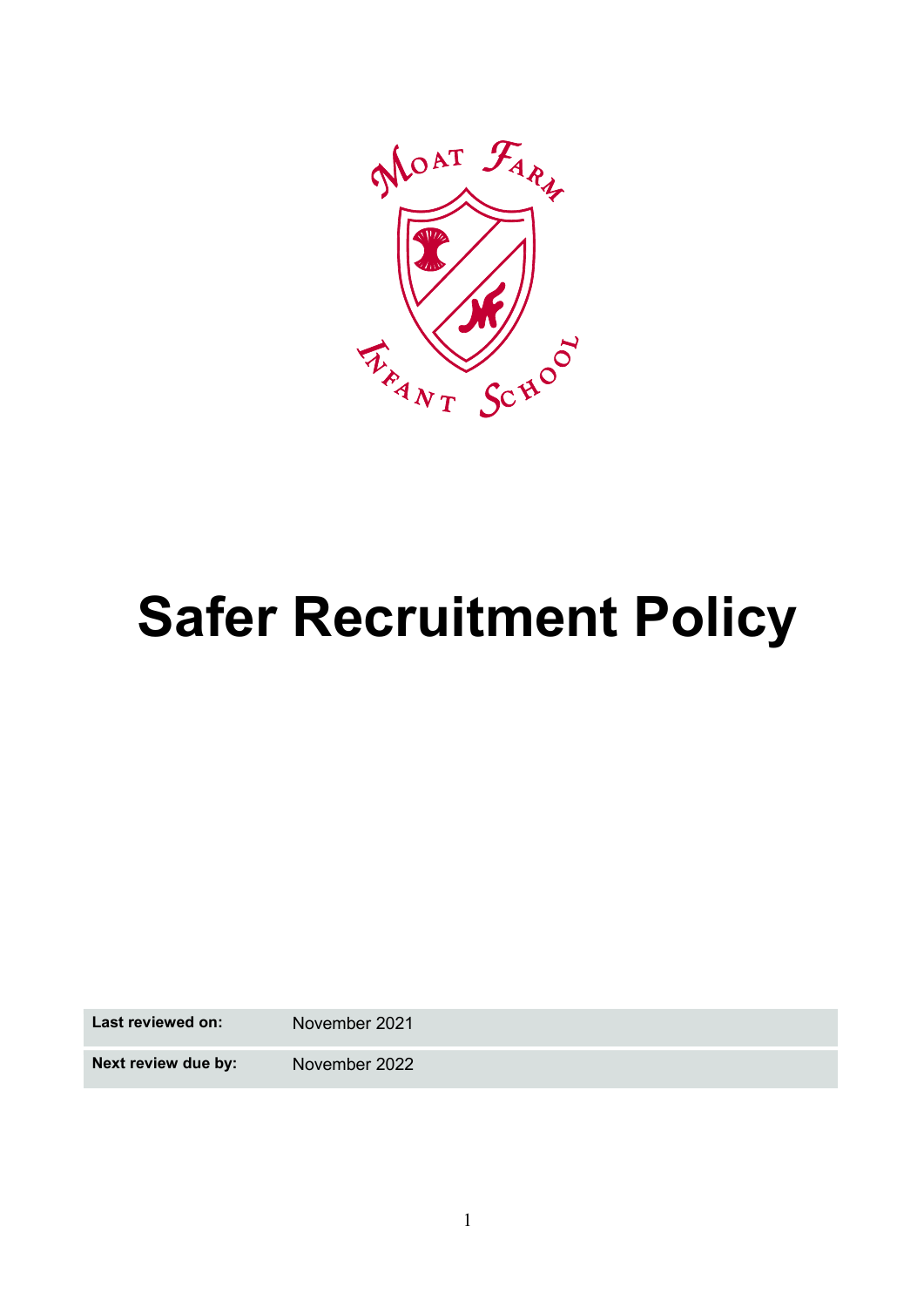## Introduction

The purpose of this policy is to set out the minimum requirements of a recruitment process that aims to:

- Attract the best possible applicants to vacancies;
- Deter prospective applicants who are unsuitable for work with children or young people;
- Identify and reject applicants who are unsuitable for work with children and young people.

The policy is designed to reflect and comply with the requirements of the current DfE 'Keeping Children Safe in Education' guidelines.

#### Statutory Requirements

There are some statutory requirements for the appointment of some staff in schools – notably Head Teachers and Deputy Head Teachers. These requirements change from time-to-time and must be met. Please refer to the governors committee booklet.

#### Recruitment and selection process

To make sure we recruit suitable people, we will ensure that those involved in the recruitment and employment of staff to work with children have received appropriate safer recruitment training. We have put the following steps in place during our recruitment and selection process to ensure we are committed to safeguarding and promoting the welfare of children.

#### Preliminaries

Confirm that the vacancy requires filling.

Check to see the Job Description and Person Specification are accurate. Ensure advert reflects the vacancy requirements, including as a minimum:

- Job Title
- Pay Grade/Scale
- Allowances (if applicable)
- Permanent or Temporary
- Length of Contract if Temporary
- Full-time, Part-time or Term-time (include if training days are included)
- Hours to be worked
- Closing Date for Applications
- Interview Date (if possible)
- Date whereby candidates should consider themselves unsuccessful if they have not been contacted
- How to obtain an application pack
- Commitment to Safeguarding

Prepare an Application Pack. Advertise in the appropriate media.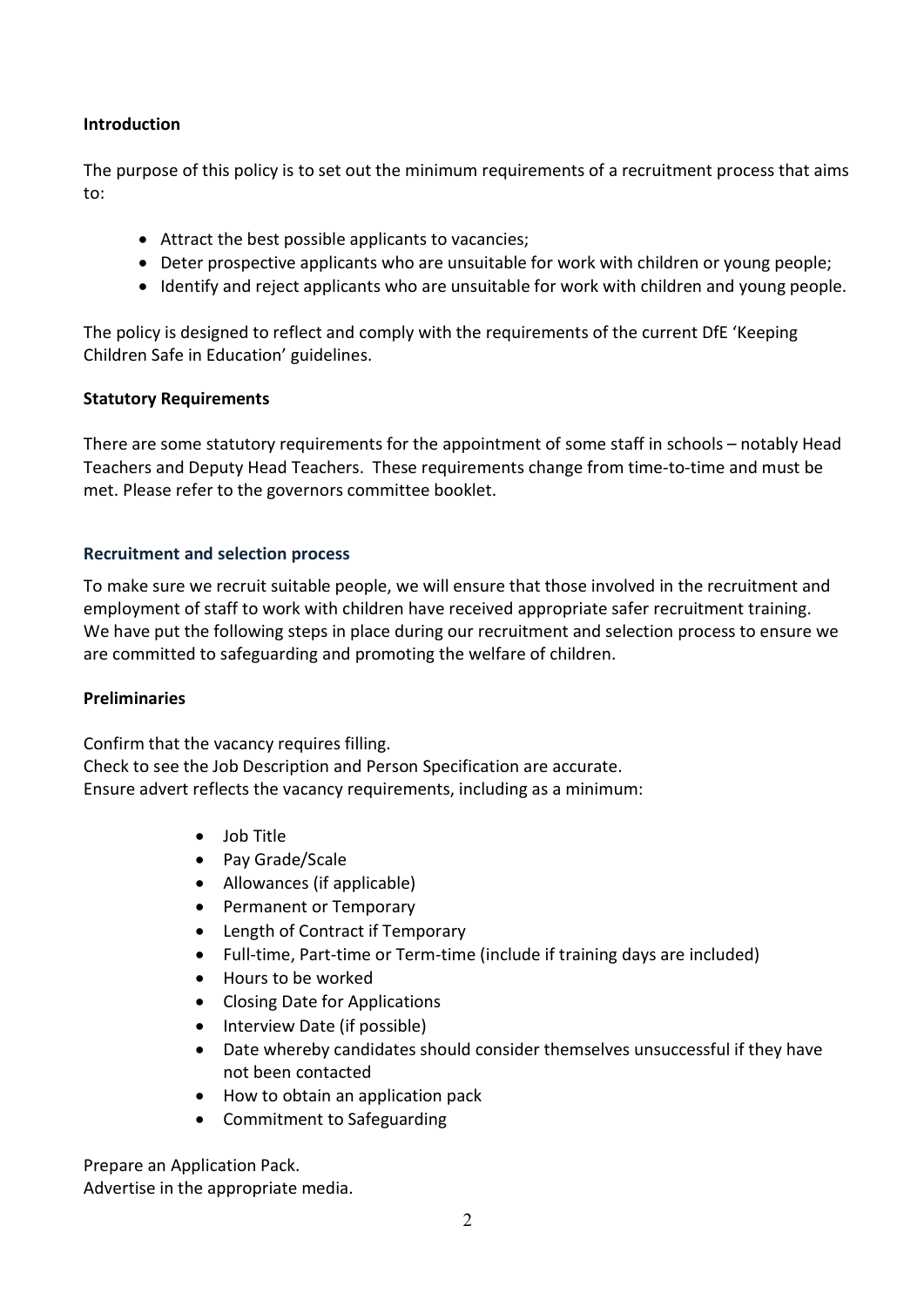#### Identification of Recruitment Panel

The school will follow the governors committee handbook guidelines when selecting the interview panel (unless there are unforeseen circumstances).

The interview panel will consist of at least one member who has completed a recognised safer recruitment training course.

The interview panel will be, where reasonably practicable, responsible for the shortlisting process and the interview process. Changes to the panel will be agreed with the Head Teacher or chair of governors where appropriate.

The panel should also refer to the equal opportunities policy. The panel may also seek advice from the school's HR advisor, when needed.

#### Advertising

When advertising roles, we will make clear:

- Our school's commitment to safeguarding and promoting the welfare of children. Advertisements for posts will include the statement: "the school is committed to safeguarding children and young people. All postholders are subject to a satisfactory enhanced disclosure and barring service (DBS) check".
- That safeguarding checks will be undertaken
- The safeguarding requirements and responsibilities of the role, such as the extent to which the role will involve contact with children
- Whether or not the role is exempt from the Rehabilitation of Offenders Act 1974 and the amendments to the Exceptions Order 1975, 2013 and 2020. If the role is exempt, certain spent convictions and cautions are 'protected', so they do not need to be disclosed, and if they are disclosed, we cannot take them into account

#### Application forms

Our application forms will:

- Include a statement saying that it is an offence to apply for the role if an applicant is barred from engaging in regulated activity relevant to children (where the role involves this type of regulated activity)
- Include a copy of, or link to, our child protection and safeguarding policy
- Include a job description and person specification
- All prospective applicants must complete, in full, an application form. Under no circumstances will CV's be accepted.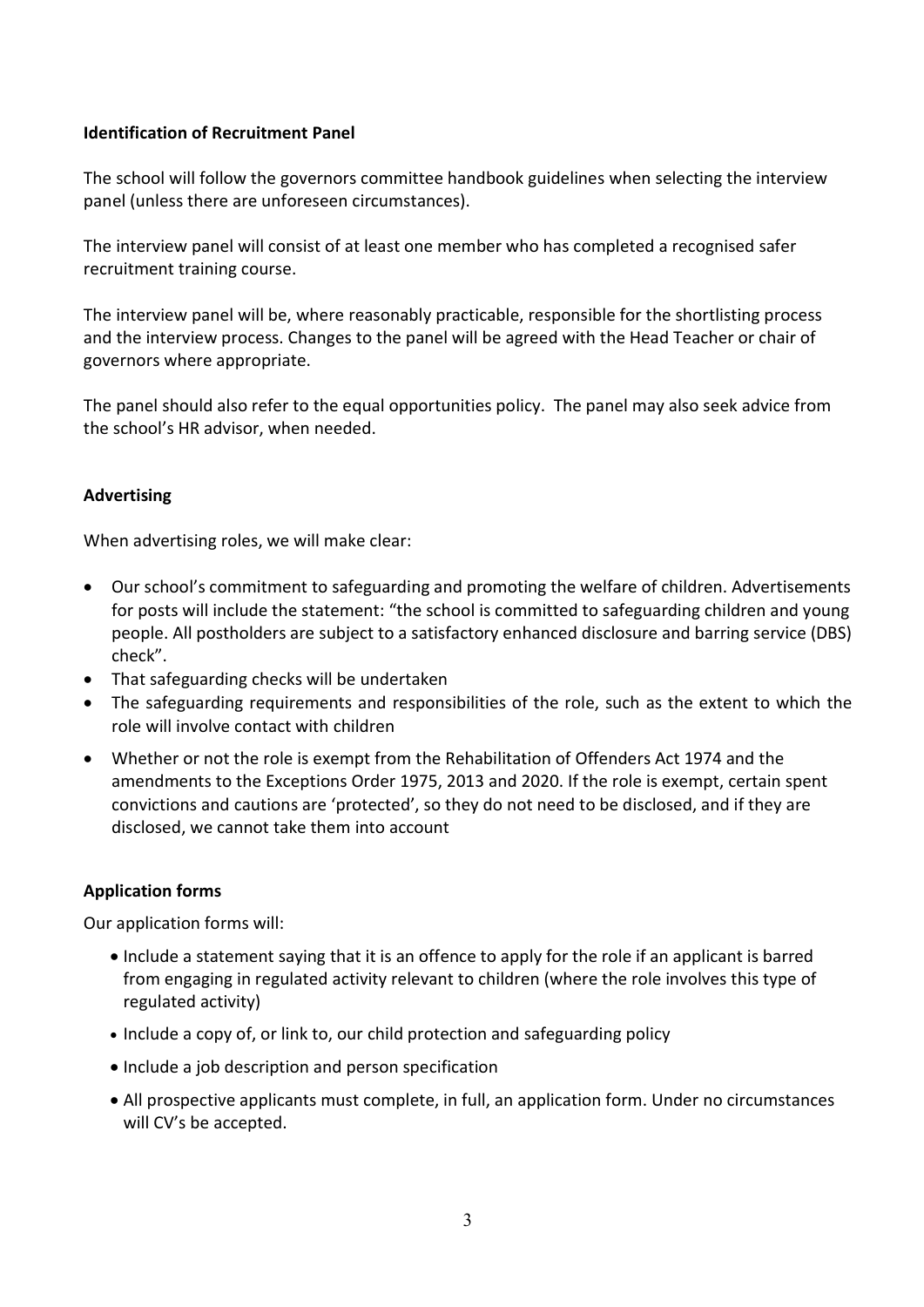#### Shortlisting

Our shortlisting process will involve at least 2 people and will:

- Consider any inconsistencies and look for gaps in employment and reasons given for them
- Explore all potential concerns

Once we have shortlisted candidates, we will ask shortlisted candidates to:

- Complete a self-declaration of their criminal record or any information that would make them unsuitable to work with children, so that they have the opportunity to share relevant information and discuss it at interview stage. The information we will ask for includes:
	- $\circ$  If they have a criminal history
	- o Whether they are included on the barred list
	- o Whether they are prohibited from teaching
	- $\circ$  Information about any criminal offences committed in any country in line with the law as applicable in England and Wales
	- o Any relevant overseas information
- Sign a declaration confirming the information they have provided is true

Candidates will be instructed either by phone or letter to bring photo ID and details of qualifications (if required) with them to the interview.

#### Seeking references and checking employment history

Where possible, we will obtain references before interview. Any concerns raised will be explored further with referees and taken up with the candidate at interview.

When seeking references we will:

- Not accept open references
- Liaise directly with referees and verify any information contained within references with the referees
- Ensure any references are from the candidate's current employer and completed by a senior person. Where the referee is school based, we will ask for the reference to be confirmed by the headteacher/principal as accurate in respect to disciplinary investigations
- Obtain verification of the candidate's most recent relevant period of employment if they are not currently employed
- Secure a reference from the relevant employer from the last time the candidate worked with children if they are not currently working with children
- Compare the information on the application form with that in the reference and take up any inconsistencies with the candidate
- Where necessary, previous employers who have not been named as referees will be contacted in order to clarify any anomalies or discrepancies. A detailed written note will be kept of such exchanges.
- Resolve any concerns before any appointment is confirmed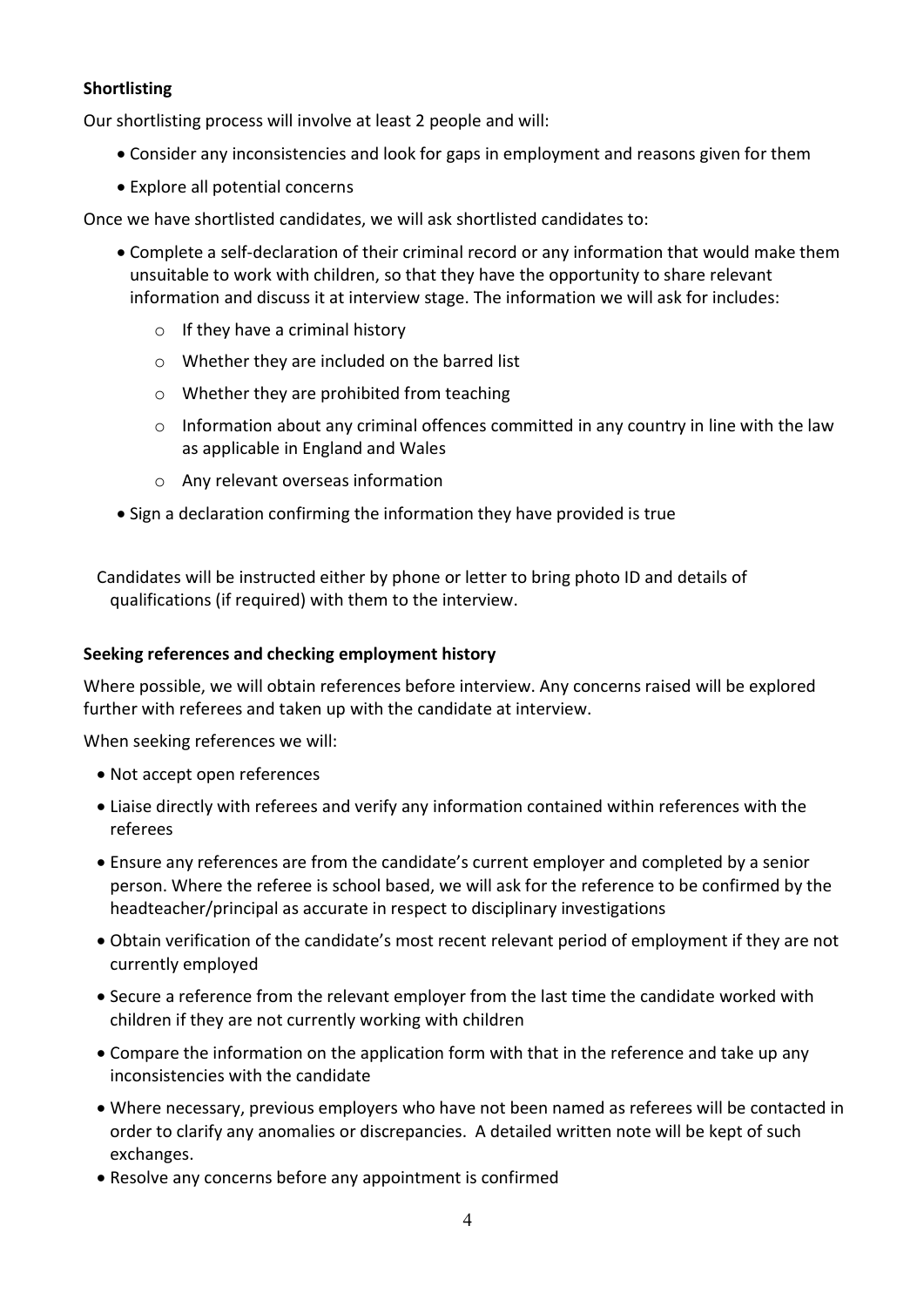## Digital footprints

- The school is committed to ensuring that safeguarding is a top priority; therefore, where appropriate, the school may check candidates' social media or other online activity prior to interview.
- This process may include a search for the candidate via:
	- o Google
	- o Facebook
	- o LinkedIn
- Any concerns will be addressed during the interview process.

## Interview and selection

When interviewing candidates, we will:

- Probe any gaps in employment, or where the candidate has changed employment or location frequently, and ask candidates to explain this
- Explore any potential areas of concern to determine the candidate's suitability to work with children
- Record all information considered and decisions made
- The short-listing panel will begin the completion of the Local Authority equal opportunities monitoring form. This will be completed following the final interview process.
- Selection techniques will be determined by the nature and duties of the vacant post, but all vacancies will require an interview of short-listed candidates.
- Interviews will always be face-to-face or Virtually using Microsoft Teams.
- All candidates will be asked to bring a form of photo ID to the interview. This will be checked/copied against the candidates application form to ascertain that they are who they say they are. If there is a discrepancy between a candidate's photo and application the panel may consider referring to the Safeguarding Policy and or Sandwell HR services for guidance. Copied photos will be kept with candidates application form.
- At the start of the interview a panel member will state that 'any offer of employment is subject to satisfactory references and a satisfactory DBS clearance check'. The panel member will then give the candidate an opportunity to disclose anything that they have not disclosed on their application form. If the candidate does make a disclosure the panel may ask the candidate to vacate to allow the panel to make a decision as to whether or not to continue with the interview.

## Induction

- All staff who are new to the school will receive induction training that will include the school's safeguarding policies, whistleblowing policy and guidance on safe working practices, H&S policy.
- Regular meetings will be held during the first 3 months of employment between the new employee(s) and the appropriate manager(s).

## Administration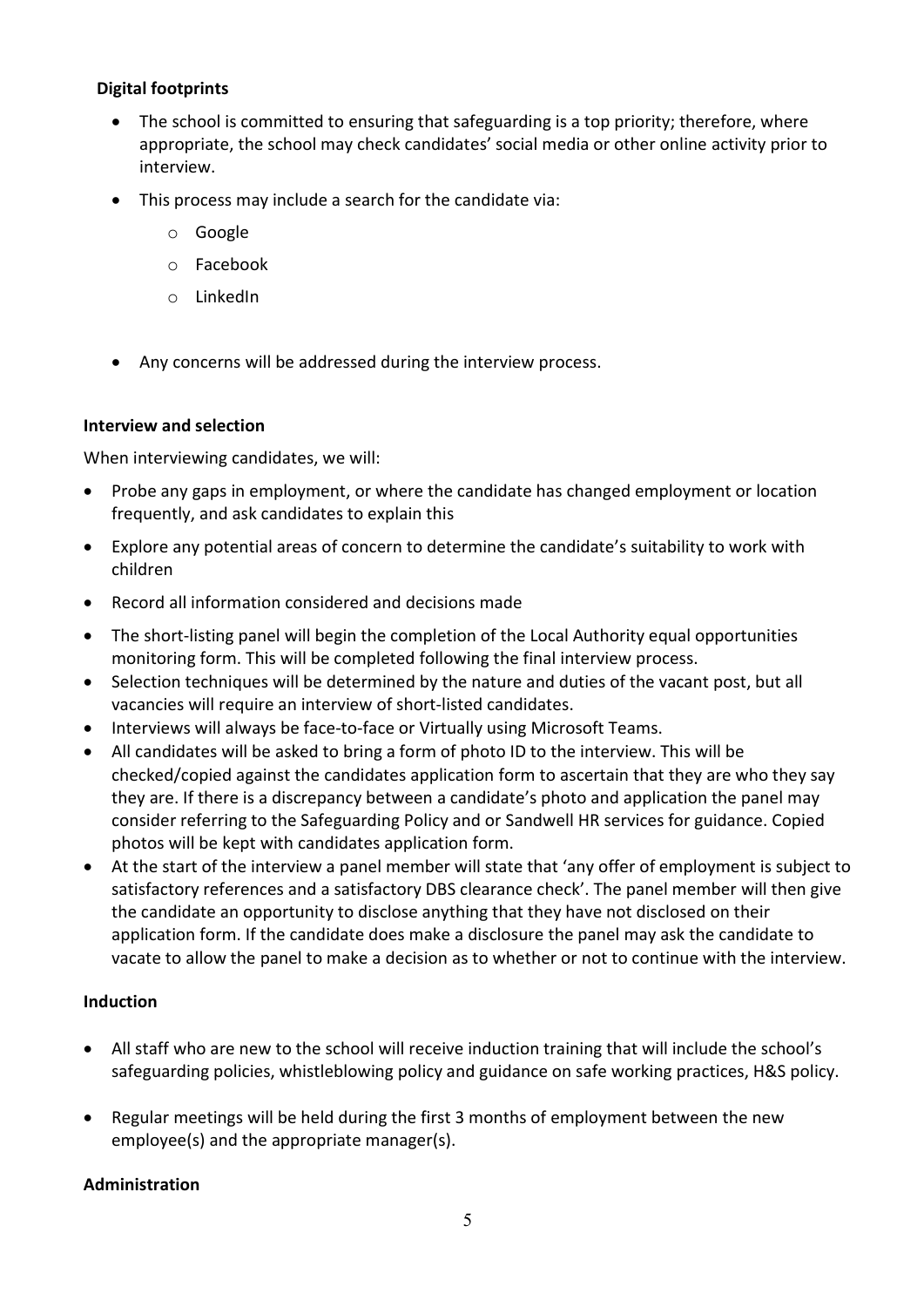- $\bullet$  Set up personal file for new employee (paper base).
- Create profile on SIMS, (this will create entry on School Single Central Record).
- Complete the employment process with Sandwell HR and payroll.
- Create file for unsuccessful candidates' notes and application forms. File to be shredded 6 months after date of interview.

#### Pre-appointment vetting checks

We will record all information on the checks carried out in the school's single central record (SCR). Copies of these checks, where appropriate, will be held in individuals' personnel files. We follow requirements and best practice in retaining copies of these checks, as set out below.

## New staff

All offers of appointment will be conditional until satisfactory completion of the necessary preemployment checks. When appointing new staff, we will:

- Verify their identity
- Obtain (via the applicant) an enhanced DBS certificate, including barred list information for those who will be engaging in regulated activity (see definition below). We will obtain the certificate before, or as soon as practicable after, appointment, including when using the DBS update service. We will not keep a copy of the certificate for longer than 6 months, but when the copy is destroyed we may still keep a record of the fact that vetting took place, the result of the check and recruitment decision taken (please see DBS guidance Notes Sept 2021)
- Obtain a separate barred list check if they will start work in regulated activity before the DBS certificate is available
- Verify their mental and physical fitness to carry out their work responsibilities
- Verify their right to work in the UK. We will keep a copy of this verification for the duration of the member of staff's employment and for 2 years afterwards
- Verify their professional qualifications, as appropriate, copy of certificate will be kept within employees' records
- Ensure they are not subject to a prohibition order if they are employed to be a teacher
- Carry out further additional checks, as appropriate, on candidates who have lived or worked outside of the UK. Where available, these will include:
	- o For all staff, including teaching positions: criminal records checks for overseas applicants
	- o For teaching positions: obtaining a letter of professional standing from the professional regulating authority in the country where the applicant has worked

We will ensure that appropriate checks are carried out to ensure that individuals are not disqualified under the 2018 Childcare Disqualification Regulations and Childcare Act 2006. Where we take a decision that an individual falls outside of the scope of these regulations and we do not carry out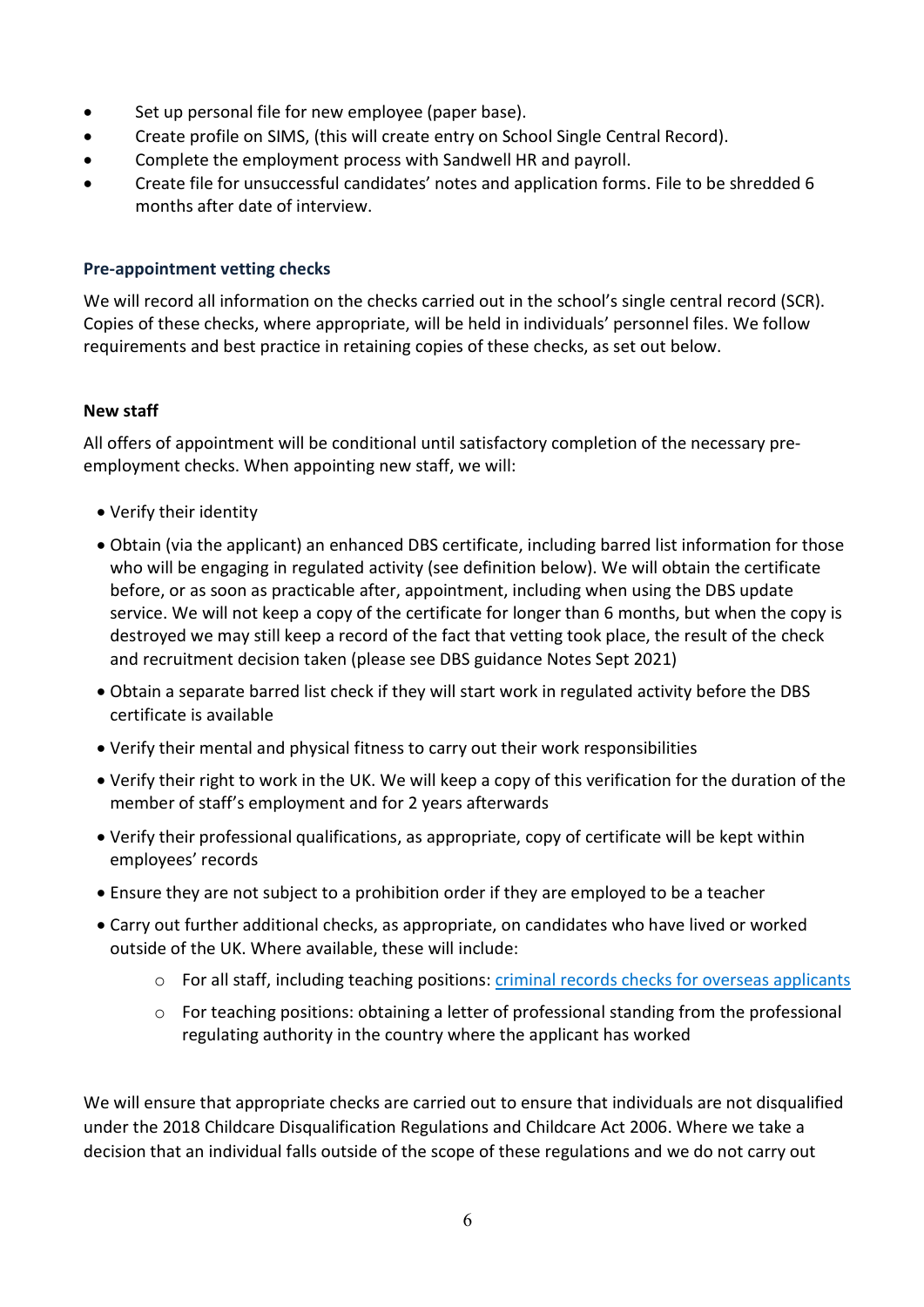such checks, we will retain a record of our assessment on the individual's personnel file. This will include our evaluation of any risks and control measures put in place, and any advice sought.

Regulated activity means a person who will be:

- Responsible, on a regular basis in a school or college, for teaching, training, instructing, caring for or supervising children; or
- Carrying out paid, or unsupervised unpaid, work regularly in a school or college where that work provides an opportunity for contact with children; or
- Engaging in intimate or personal care or overnight activity, even if this happens only once and regardless of whether they are supervised or not

## Existing staff

In certain circumstances we will carry out all the relevant checks on existing staff as if the individual was a new member of staff. These circumstances are when:

- There are concerns about an existing member of staff's suitability to work with children; or
- An individual moves from a post that is not regulated activity to one that is; or
- There has been a break in service of 12 weeks or more

We will refer to the DBS anyone who has harmed, or poses a risk of harm, to a child or vulnerable adult where:

- We believe the individual has engaged in relevant conduct; or
- We believe the individual has received a caution or conviction for a relevant (automatic barring either with or without the right to make representations) offence, under the Safeguarding Vulnerable Groups Act 2006 (Prescribed Criteria and Miscellaneous Provisions) Regulations 2009; or
- We believe the 'harm test' is satisfied in respect of the individual (i.e. they may harm a child or vulnerable adult or put them at risk of harm); and
- The individual has been removed from working in regulated activity (paid or unpaid) or would have been removed if they had not left

## Agency and third-party staff

We will obtain written notification from any agency or third-party organisation that it has carried out the necessary safer recruitment checks that we would otherwise perform and keep all these records on SIMS. We will also check that the person presenting themselves for work is the same person on whom the checks have been made.

## **Contractors**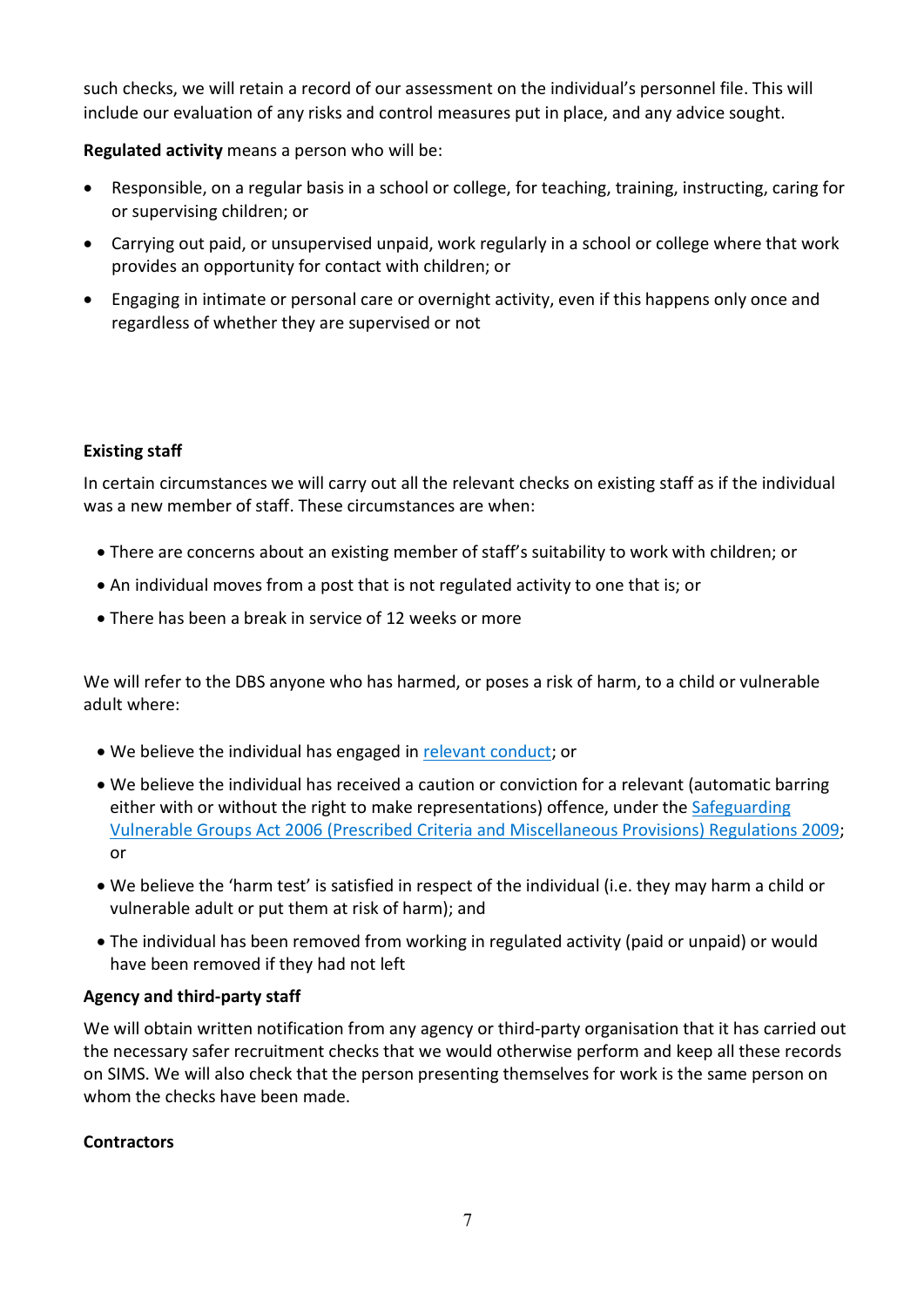We will ensure that any contractor, or any employee of the contractor, who is to work at the school has had the appropriate level of DBS check (this includes contractors who are provided through a PFI or similar contract). This will be:

- An enhanced DBS check with barred list information for contractors engaging in regulated activity
- An enhanced DBS check, not including barred list information, for all other contractors who are not in regulated activity but whose work provides them with an opportunity for regular contact with children

We will obtain the DBS check for self-employed contractors. We will not keep copies of such checks for longer than 6 months. Contractors who have not had any checks will not be allowed to work unsupervised or engage in regulated activity under any circumstances. We will check the identity of all contractors and their staff on arrival at the school.

For self-employed contractors such as music teachers or sports coaches, we will ensure that appropriate checks are carried out to ensure that individuals are not disqualified under the 2018 Childcare Disqualification Regulations and Childcare Act 2006. Where we decide that an individual falls outside of the scope of these regulations and we do not carry out such checks, we will retain a record of our assessment. This will include our evaluation of any risks and control measures put in place, and any advice sought.

## Trainee/student teachers

Where applicants for initial teacher training are salaried by us, we will ensure that all necessary checks are carried out.

Where trainee teachers are fee-funded, we will obtain written confirmation from the training provider that necessary checks have been carried out and that the trainee has been judged by the provider to be suitable to work with children.

In both cases, this includes checks to ensure that individuals are not disqualified under the 2018 Childcare Disqualification Regulations and Childcare Act 2006.

## Volunteers

We will:

- Never leave an unchecked volunteer unsupervised or allow them to work in regulated activity
- Obtain an enhanced DBS check with barred list information for all volunteers who are new to working in regulated activity
- Carry out a risk assessment when deciding whether to seek an enhanced DBS check without barred list information for any volunteers not engaging in regulated activity. We will retain a record of this risk assessment
- Ensure that appropriate checks are carried out to ensure that individuals are not disqualified under the 2018 Childcare Disqualification Regulations and Childcare Act 2006. Where we decide that an individual falls outside of the scope of these regulations and we do not carry out such checks, we will retain a record of our assessment. This will include our evaluation of any risks and control measures put in place, and any advice sought